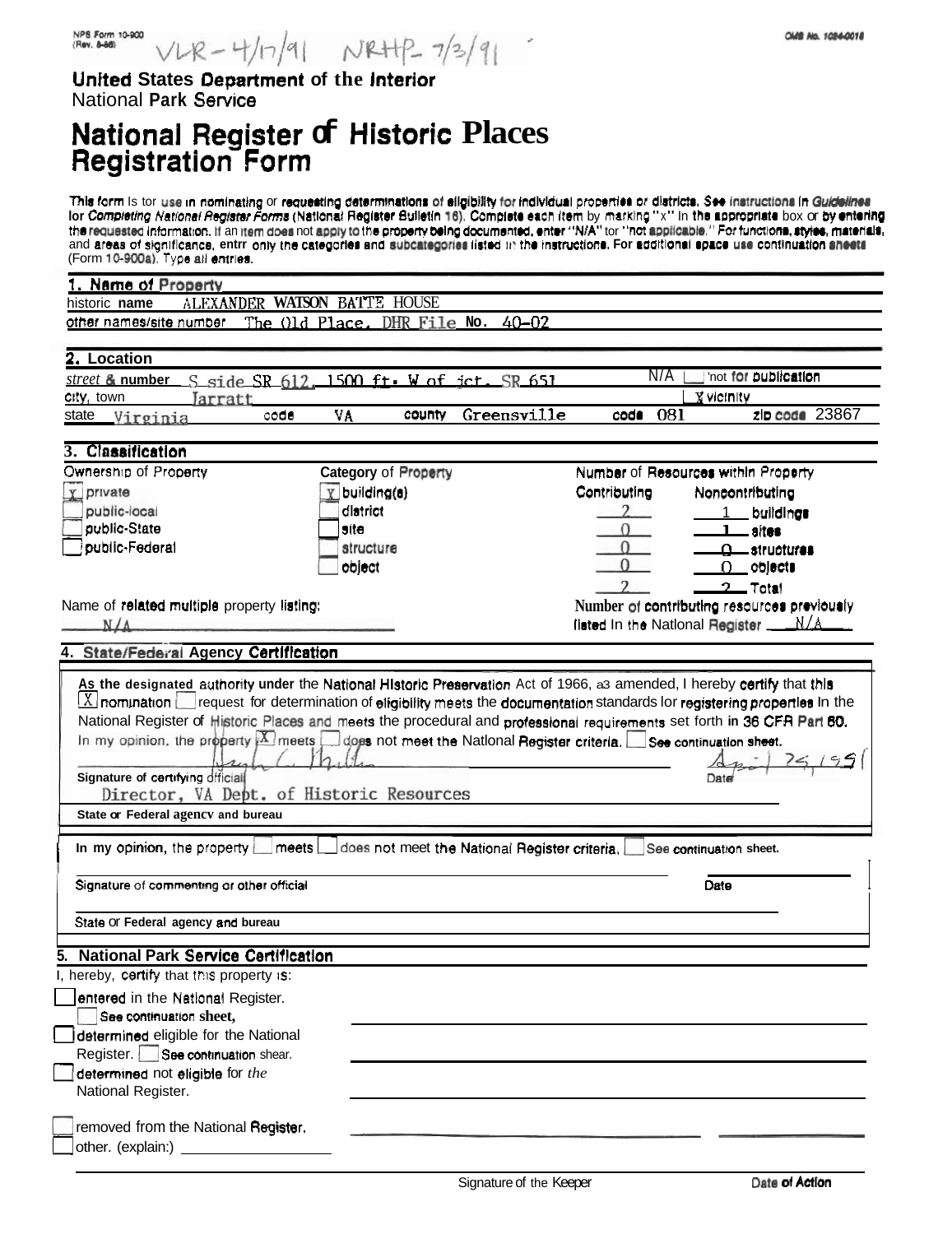| 6. Function or Use                                                                   |                                                                  |                    |  |  |
|--------------------------------------------------------------------------------------|------------------------------------------------------------------|--------------------|--|--|
| Historic Functions (enter categories from instructions)<br>Domestic: Single Dwelling | Current Functions (enter categories from instructions)<br>Vacant |                    |  |  |
| Agriculture/Subsistence: Agricultural                                                | Agriculture/Subsistence: Agricultural                            |                    |  |  |
| Outbuilding                                                                          |                                                                  | <b>Outbuilding</b> |  |  |
| <b>Description</b>                                                                   |                                                                  |                    |  |  |
| <b>Architectural Classification</b>                                                  | Materials (enter categories from instructions)                   |                    |  |  |
| (enter categories from instructions)                                                 | foundation                                                       | Stone              |  |  |
| Early Republic: Federal                                                              | walls                                                            | <b>Vood</b>        |  |  |
|                                                                                      | roof                                                             | Metal              |  |  |
|                                                                                      | other                                                            |                    |  |  |
|                                                                                      |                                                                  |                    |  |  |
|                                                                                      |                                                                  |                    |  |  |

**Describe present and historic physical appearance.** 

#### **SUMMARY DESCRIPTION**

Built between 1815 and 1835, and located on state Route 612 in Greensville County, the Alexander W. Batte House is a one-and-a-half-story hall-parlor house built on a fieldstone foundation. A massive chimney of fieldstone is located at each end of the house. Two windows and a door are asymmetrically positioned on the north facade. The south elevation, also of three bays, possesses two doors and a window. The site, atop a high rise of ground which is approached via a curving lane, adds to the perception of the house being very high and narrow.

The nomination consists of two contributing buildings, the main house and an early nineteenthcentury barn. A late-nineteenth century family cemetery is considered non-contributing since it does not fall within the period of significance. A modern dwelling is counted as a noncontributing building.

#### **ARCHITECTURAL ANALYSIS**

The Alexander W. Batte House, a one-and-a-half-story modest frame dwelling, sits upon a stone foundation with exterior stone chimneys at each end. Some of the original beaded weatherboard survives as does a boxed cornice. Decorative endboards reflecting the general cornice profile and flared eaves provide a touch of style to the exterior design.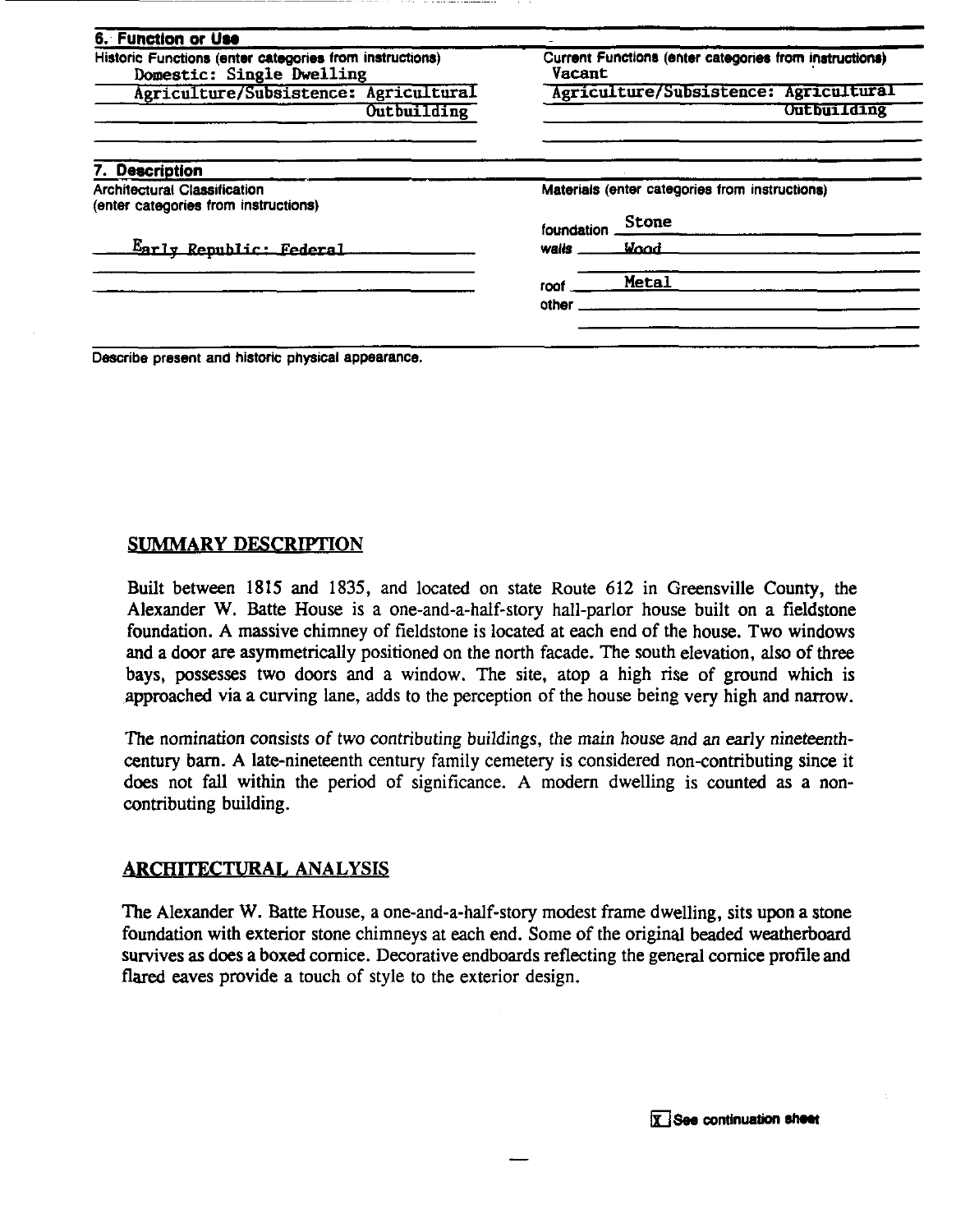| 8. Statement of Significance                                                                          |                     |                     |                  |                   |                                      |                                 |
|-------------------------------------------------------------------------------------------------------|---------------------|---------------------|------------------|-------------------|--------------------------------------|---------------------------------|
| Certifying official has considered the significance of this property in relation to other properties: | nationally          |                     | $\Box$ statewide |                   | $\boxed{\mathbf{X}}$ locally         |                                 |
| Applicable National Register Criteria                                                                 | B<br>$\blacksquare$ | $\lceil x \rceil$ C | $\Box$ D         |                   |                                      |                                 |
| Criteria Considerations (Exceptions)                                                                  | B<br>I IA           | - IC                | □ D              | ĪΕ.               | l iG<br>1F.                          |                                 |
| Areas of Significance (enter categories from instructions)<br>Architecture                            |                     |                     |                  |                   | Period of Significance<br>c1815-1835 | <b>Significant Dates</b><br>N/A |
|                                                                                                       |                     |                     |                  | N/A               | <b>Cultural Affiliation</b>          |                                 |
| Significant Person<br>N/A                                                                             |                     |                     |                  | Architect/Builder |                                      |                                 |
|                                                                                                       |                     |                     |                  |                   | unknown                              |                                 |

State significance of property, and justify criteria, criteria considerations, and areas and periods of significance noted above.

#### STATEMENT OF SIGNIFICANCE

**The Alexander W. Batte House, which is located in Greensville County, is a rare example of a hall-parlor-plan dwelling. The architectural evidence suggests that Batte constructed the house in two building campaigns between 1815 and 1835. The simple design of the house and its modest size suggest that Batte, who was a large landowner, declined--unlike many in his economic class--to invest his capital in an ostentatious dwelling. Few such small houses have survived in this part of Southside Virginia. The Batte House, together with an antebellum barn that stands nearby, offers an intriguing look at an early nineteenth-century Southside farmstead.** ,

#### **HISTORICAL BACKGROUND**

**Alexander Watson Batte, who built the Batte House between 1815 and 1835, inherited the land upon which the house stands from his father, William Batte. The elder Batte purchased the property from Richard Cocke and Adam Tapley in November 1778. When he died in 1789, William Batte left it to his widow Sarah during her lifetime, and after her death to Alexander W. Batte. The tract first was referred to as The Old Place in documents filed with the county court clerk by Sarah Batte in 1789.** 

**The architectural evidence suggests that Alexander W. Batte constructed the house in two stages between 1815 and 1835. He also built the nearby barn, probably during the same period. The supporting evidence offered by the**  county tax records is inconclusive. **contained buildings; the county tax commissioner appears to have been lax in recording changes in housing stock.** 

**Alexander W. Batte died about 1853. His heirs sold the property to James**  Brown, a prominent local planter, merchant, and land speculator, in December 1853. Brown eventually acquired more than 1,400 acres of land,<br>**E** See continuation sheet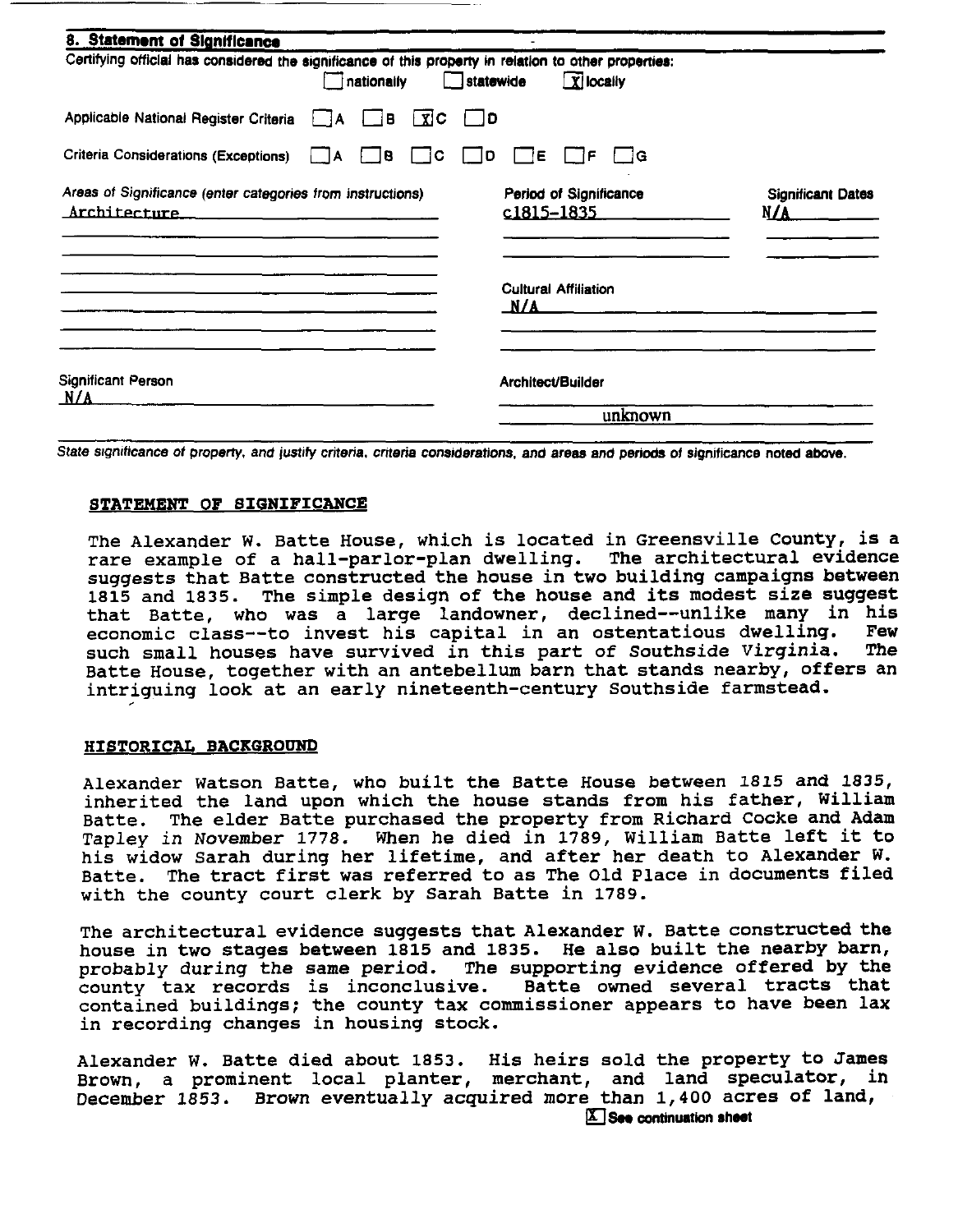### 9. Major Bibliographical References

| Previous documentation on file (NPS):                                                                                                                                                                                                                         | <b>K.</b> See continuation sheet                                             |                |
|---------------------------------------------------------------------------------------------------------------------------------------------------------------------------------------------------------------------------------------------------------------|------------------------------------------------------------------------------|----------------|
| preliminary determination of individual listing (36 CFR 67)                                                                                                                                                                                                   | Primary location of additional data:                                         |                |
| has been requested                                                                                                                                                                                                                                            | X State historic preservation office                                         |                |
| previously listed in the National Register                                                                                                                                                                                                                    | Other State agency                                                           |                |
| previously determined eligible by the National Register                                                                                                                                                                                                       | Federal agency                                                               |                |
| designated a National Historic Landmark                                                                                                                                                                                                                       | Local government                                                             |                |
| recorded by Historic American Buildings                                                                                                                                                                                                                       | <b>University</b><br>Other                                                   |                |
| Survey # $\frac{1}{2}$<br>recorded by Historic American Engineering                                                                                                                                                                                           |                                                                              |                |
| <b>Record #___________________________________</b>                                                                                                                                                                                                            | Specify repository:<br>VA Dept. of Historic Resources.                       |                |
|                                                                                                                                                                                                                                                               | Richmond, VA                                                                 |                |
|                                                                                                                                                                                                                                                               |                                                                              |                |
| 10. Geographical Data                                                                                                                                                                                                                                         |                                                                              |                |
| Acreage of property 45.5 acres                                                                                                                                                                                                                                |                                                                              |                |
| <b>UTM References</b><br>$A$ $[1,8]$ $[2]$ $[7,2]$ $[2,4]$ $[0,4]$ $[3,7]$ $[7,6]$ $[8]$<br>Northing<br><b>Zone</b><br>Easting                                                                                                                                | $[2 7,2 1,4,0]$ $[4,0 7,5 3,2,0]$<br>B(1.8)<br><b>Zone</b><br><b>Easting</b> | Northing       |
| C $[1, 8]$ $[2   7, 1   7, 4, 0]$ $[4, 0   7, 5   4, 1, 0]$                                                                                                                                                                                                   | $[2 7 1 8 2]0$ $[4 0 7 5 8 4]0$<br>  8 <sub>ا</sub> 1ا ס                     |                |
|                                                                                                                                                                                                                                                               |                                                                              |                |
|                                                                                                                                                                                                                                                               | See continuation sheet                                                       |                |
| Verbal Boundary Description<br>The boundary of the nominated property is delineated by the polygon whose vertices are<br>marked by the following UTM reference points: A 18/272240/4075700, B 18/272140/4075320,<br>C 18/271740/4075410, D 18/271820/4075840. |                                                                              |                |
|                                                                                                                                                                                                                                                               | See continuation sheet                                                       |                |
| <b>Boundary Justification</b>                                                                                                                                                                                                                                 |                                                                              |                |
| The boundary includes the main farmhouse and barn that have historically been part of the<br>Batte House complex.                                                                                                                                             |                                                                              |                |
|                                                                                                                                                                                                                                                               | See continuation sheet                                                       |                |
| 11. Form Prepared By                                                                                                                                                                                                                                          |                                                                              |                |
| name/title William M. Pruett                                                                                                                                                                                                                                  |                                                                              |                |
| organization ____                                                                                                                                                                                                                                             | date Marach 1991                                                             |                |
| street & number                                                                                                                                                                                                                                               | telephone ______                                                             |                |
| Emporia<br>city or town _                                                                                                                                                                                                                                     | state VA                                                                     | zip code 23847 |

 $\mathcal{L}^{\mathcal{L}}$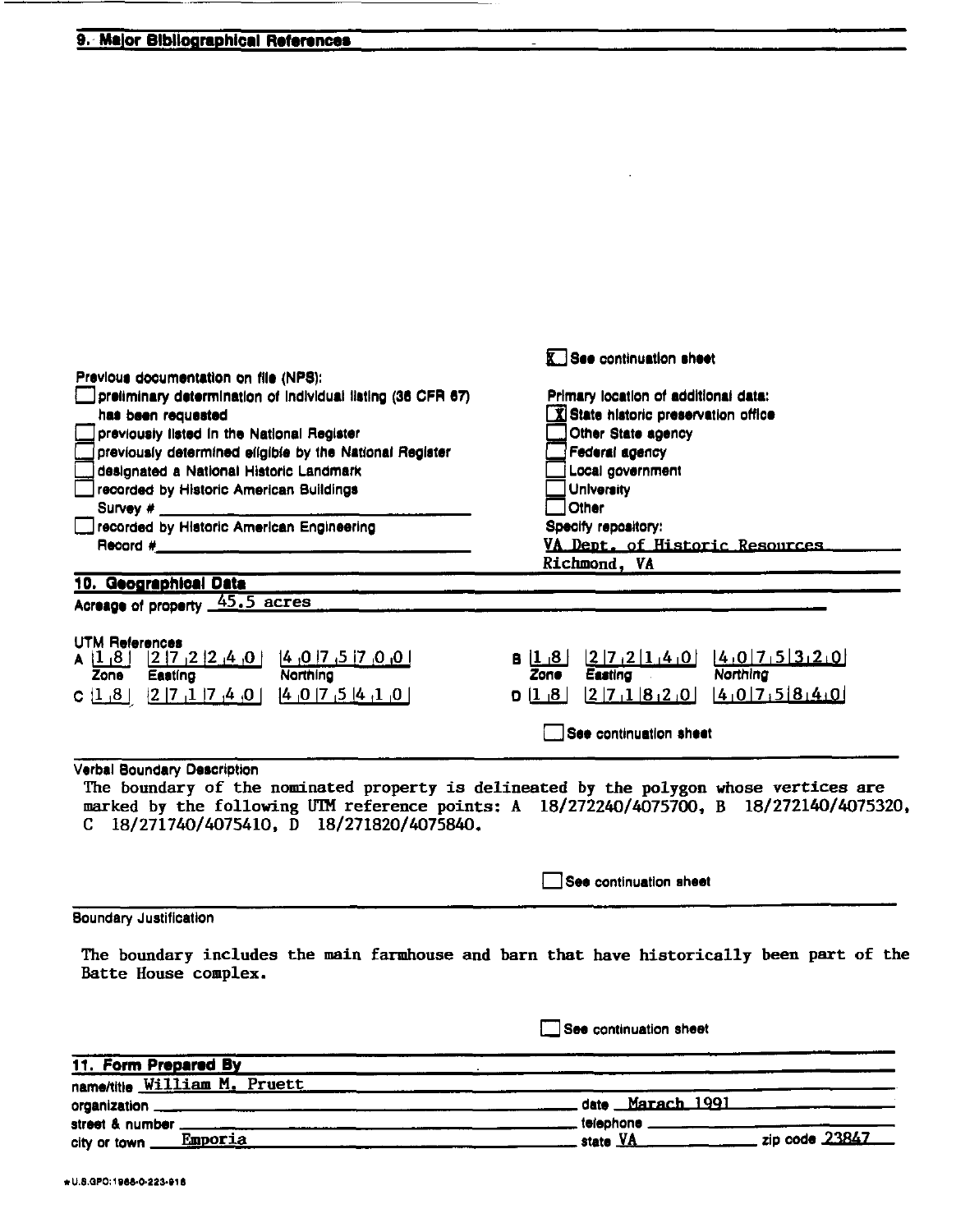Ñ

**United State8 Department of the Interlor National Park Service** 

## **National Register of Historic Places Continuation Sheet**

**Section number 7 Page 1** 

The house was built in two sections. The earlier or eastern section, built sometime between 1815 and 1835, consists of one room and an attic on a high cellar to which there was access only from the outside. The foundations and chimneys have recently been rebuilt due to deteriorated mortar.

All framing members are hewn and pit sawn, the nails are machine-headed cut nails, and the trim is of Federal-era design. Other evidence of two-stage construction is seen in the interior sill, differences in the levels of the flooring in the two first-floor rooms, differences in trim, and the evidence of gable weatherboards on an interior rafter pair. The second section must have been built relatively soon after the first because it too contains all of the era-defining features noted above. Although much of the framing in the second section was reused as many as three times, it is still likely that the addition was also built in the 1815-1835 period.

The original one-room dwelling contained a pair of front (north) and rear (south) doors and windows. The windows had simple beaded casements on the exterior; no interior trim survives. (Stored in the barn are several sash that are mortised and tenoned together and contain narrow Federal-style muntins.) Both doorways are framed in three-part architrave trim; the front doorway **has** fairly conventional Federal cyma moldings similar to those used in both sections of the house. The rear door is trimmed with beaded caveto moldings, another typical Federal feature. **Both** doors have raised panels on the exterior and plain faces on the interior; both are hung on HL hinges secured with screws and cut nails with leather washers. All first-floor doors originally had surface-mounted box locks.

The walls of the first-floor room in this early section were originally plastered and although the evidence is inconclusive, may have had a chair rail. An early beaded baseboard survives that is similar to that used throughout the rest of the house in both construction periods. An original stair from the main floor to the attic room remains largely intact despite later modifications. In its original form the stairs were enclosed with a plaster soffit and trimmed in wood comerboards. The treads, risers, and skirting all appear to be original, as well **as** the flush-board wainscoting that runs to the west side of the front door at the foot of the stair, but does not appear to have continued around the room.

The addition of the room to the west converted the building to a small hall-parlor plan house. This room is smaller than the earlier room and has only a rear (south) entrance, but it is trimmed with a flush-board wainscot capped with a wide beaded chair rail. Both first-floor rooms are heated with fireplaces.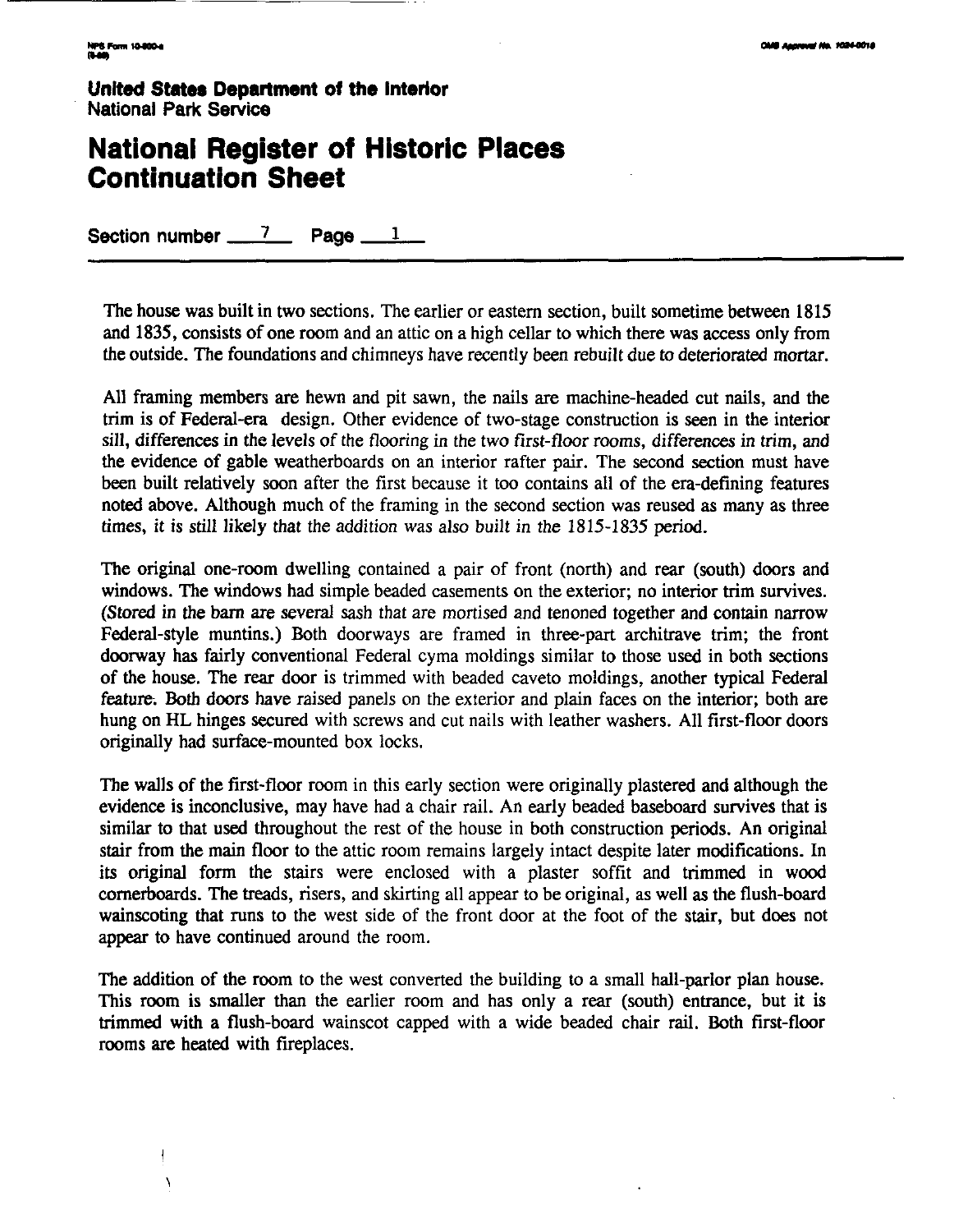**United States Department of the Interior National Park Service** 

## **National Register of Historic Places Continuation Sheet**

**Section number 7 Page <sup>2</sup>**

The attic was revamped, apparently at the time of the addition. In its remodeled state, the kneewalls, underside of the rafters, and collars were plastered. Both rooms above the stairs were entered through rosehead, wrought-nailed, hand-planed board-and-batten doors that are beaded on the passage face. The doors **are** hung on small HL hinges and secured with screws and wrought rosehead nails (one of these doors has the scribe marks for the nailing pattern of the battens). The door jambs and baseboards are simply beaded boards. The flooring, as in the rests of the house, is gauged and undercut heart pine, random-width boards. The undercutting of these floorboards seem to point to an early nineteenth century date, since this technology was abandoned fairly early in the century. The west room above the stairs retains its original brick hearth.

Approximately seventy-five to one hundred feet west of the Batte House is a large depression that suggests the location of an outbuilding. Approximately two hundred yards to the west is large barn that dates to the early nineteenth century.

The barn possesses most of its original beaded weatherboard. All of the interior flooring, stairs to the loft, and support beams are original to the time of construction of the house. It is constructed of hewn and straight-sawn timber and machine-cut nails. Like the house, it is traditionally framed, utilizing mortise-and-tenon joints for the wall systems and rafter pairs.

The barn possesses two front doors, and a joint in the first-floor space suggests an original layout of two rooms. While both doors are board-and-batten types with wrought nails, they are not original to the building. They feature a wooden box lock with double throw bolts, butts boards beaded on the exterior face, and a variety of wrought hardware, especially a wrought hasp that was made to conform to the profile of the door jamb. An original sheathed kneewall implies that the attic of the barn served the function of grain storage. The barn's northern and western sheds are floored in cobblestones to form a drainage system.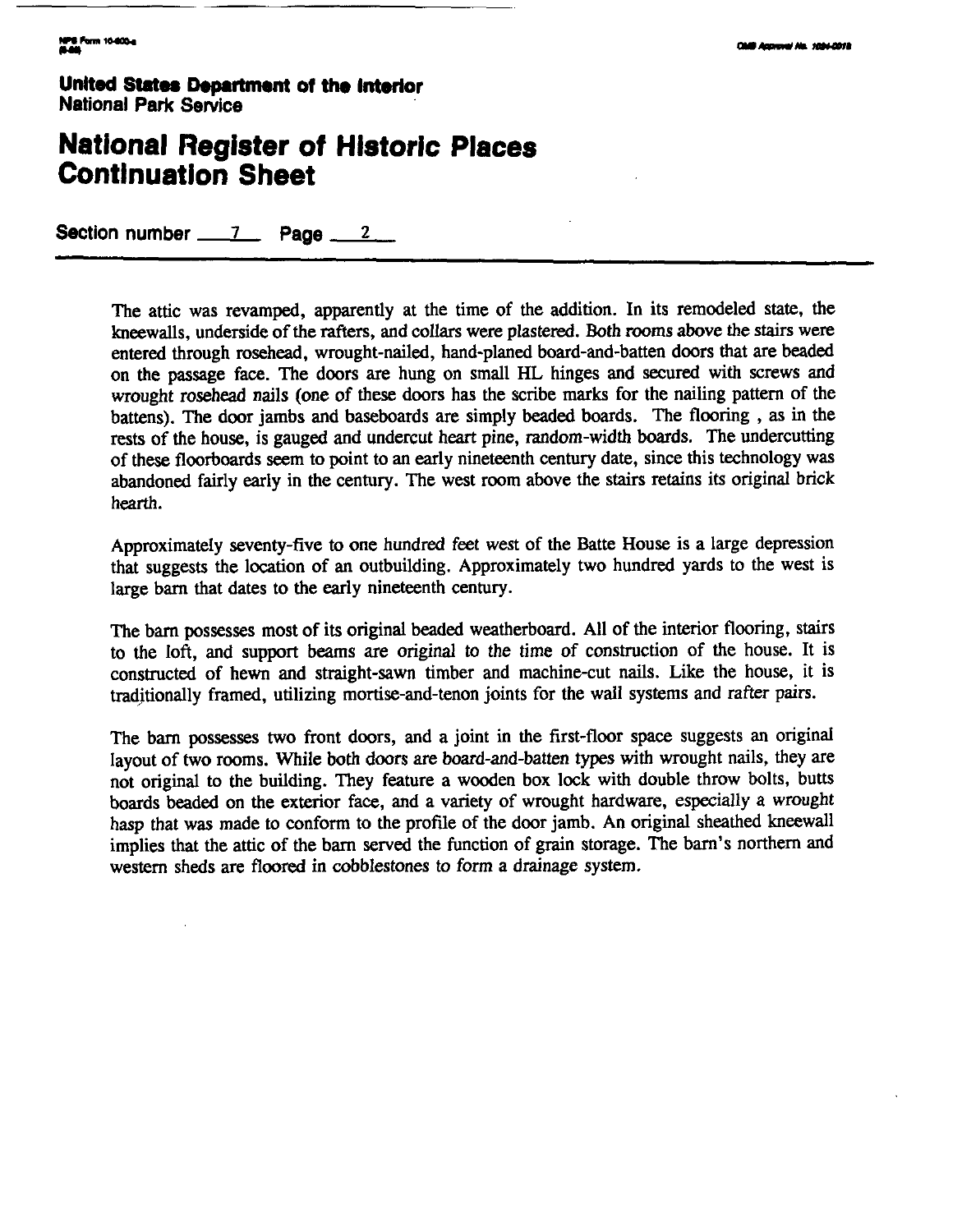United States Department of the Interior **National Park Service** 

## **National Register of Historic Places**<br>Continuation Sheet

Section number  $\frac{7}{2}$  Page  $\frac{3}{2}$ Batte House, Greensville County, Virginia



NOT TO SCALE

N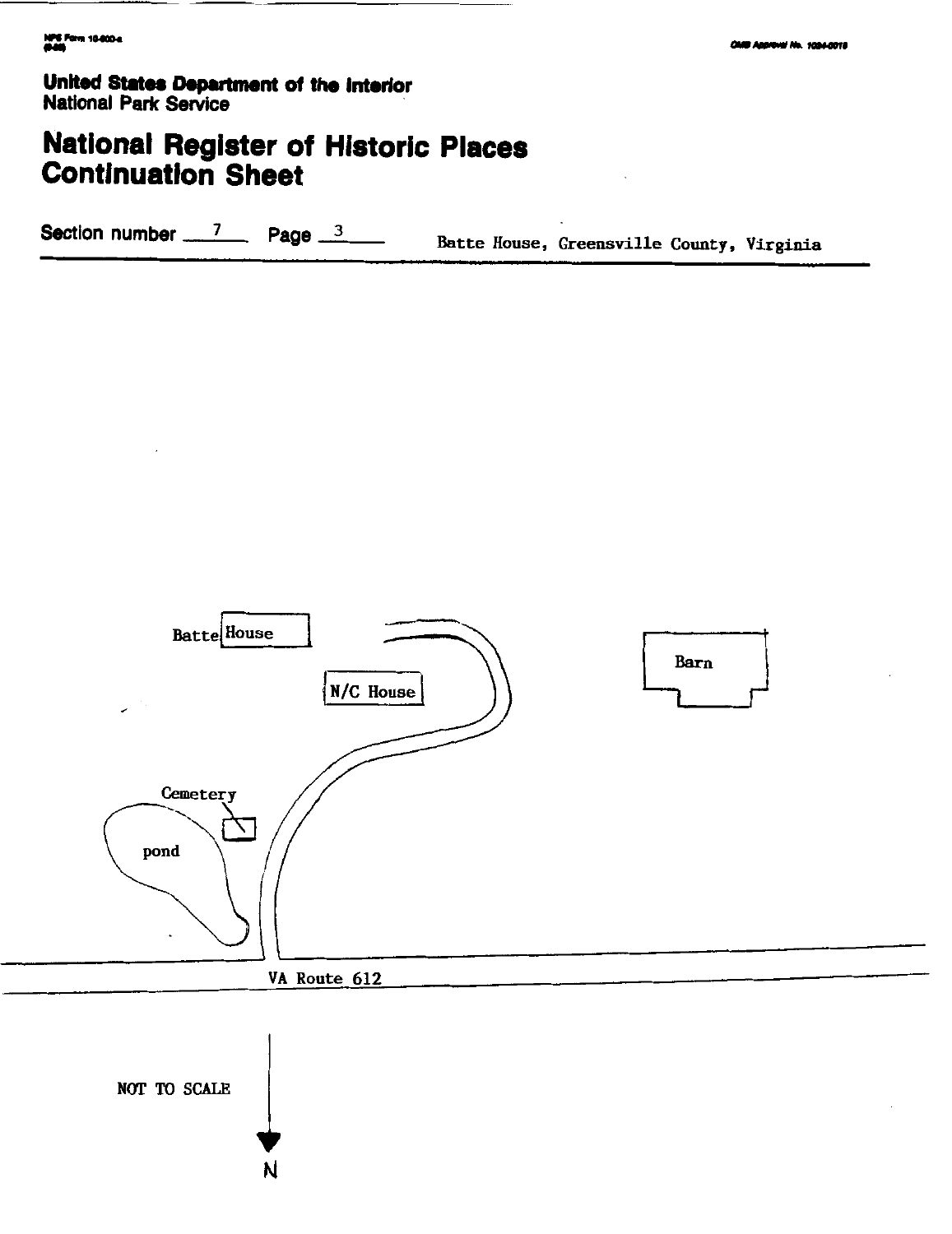**United States Department of the interior National Park Service** 

## **National Register of Historic Places Continuation Sheet**

Section number 8 Page 1

**and operated stores at Hicksford and in nearby Sussex County. His farming operations were centered on tobacco, wheat, and pork.** 

**Brown died in 1855 and left the tract containing the Batte House to his son, James David Feilding Brown. Because the young Brown was only nine years old and an orphan, the property was managed by a court-appointed guardian, Henry Jarratt, who hired an overseer to operate the farm. After the Civil War, in which Brown likely served, he attended Washington College, graduating in 1869. He later was graduated from the law school at the University of Virginia, but chose to become a Baptist minister. In 1874 he sold the Batte House tract to Isham Roland, of North Carolina.** 

**In 1881 Alexander Rae, a native of Scotland who emigrated to Virginia after the Civil War, purchased the tract from Roland. He was one of a large number of Scots who had settled in northwestern Greensville County with the encouragement of Virginia immigration officials, who looked to foreign-born laborers to fill the labor shortage created by Emancipation.** 

**Rae sold the property in 1882 to John Cowie, a stonemason who was his brother-in-law. After Cowie's death in 1895 the farm remained in the hands** of his descendants until Frances Goodrich Webb bought it in 1951. **sold it in 1956 to Edward A. and Sarah W. Squire, who conveyed it to their son and his wife, Peter W. and Nancy B. Squire, in 1974. Recognizing the significance of the house, the Squires have begun a careful restoration. They also have transformed the property into an active, working farm once more.**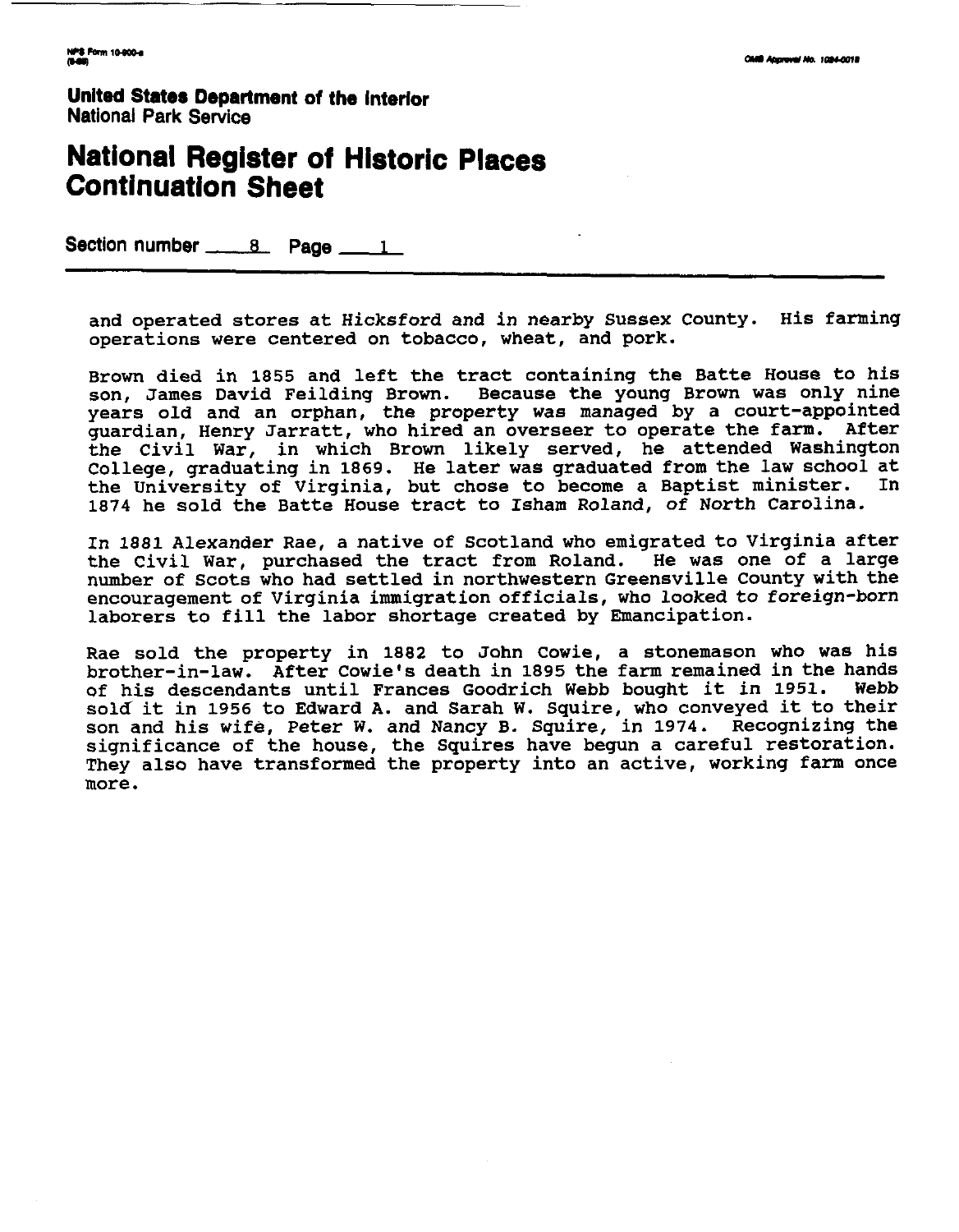**Unlted States Department of the Interior National Park Service** 

## **National Register of Historic Places Continuation Sheet**

**Section number**  $\frac{9}{2}$  **Page 1** 

**Architectural Survey File 40-2. Department of Historic Resources. Richmond, Va** . **(DHR)** .

**Auditor of Public Accounts. Land Tax Books. Greensville County. 1782- 1850. Archives Branch, Virginia State Library and Archives, Richmond, Va. (VSL&A)**.

**Auditor of Public Accounts. Personal Property Tax Book. Greensville County. 1815. VSL&A.** 

**Brunswick County. Deed Book 13. VSL&A.** 

**Graham, Willie. Architectural Description and Analysis, The Old Place. 11 May 1985. DHR.** 

**Greensville County. Deed Books 13, 60, 68, and 107. Greensville County** Courthouse, Emporia, Va.

**Greensville County. Deed Book 9. VSL&A.** 

**Greensville County. Will Books 1 and 8. VSL&A.** nsville County. Will Books 1 and 8. VSL&A.